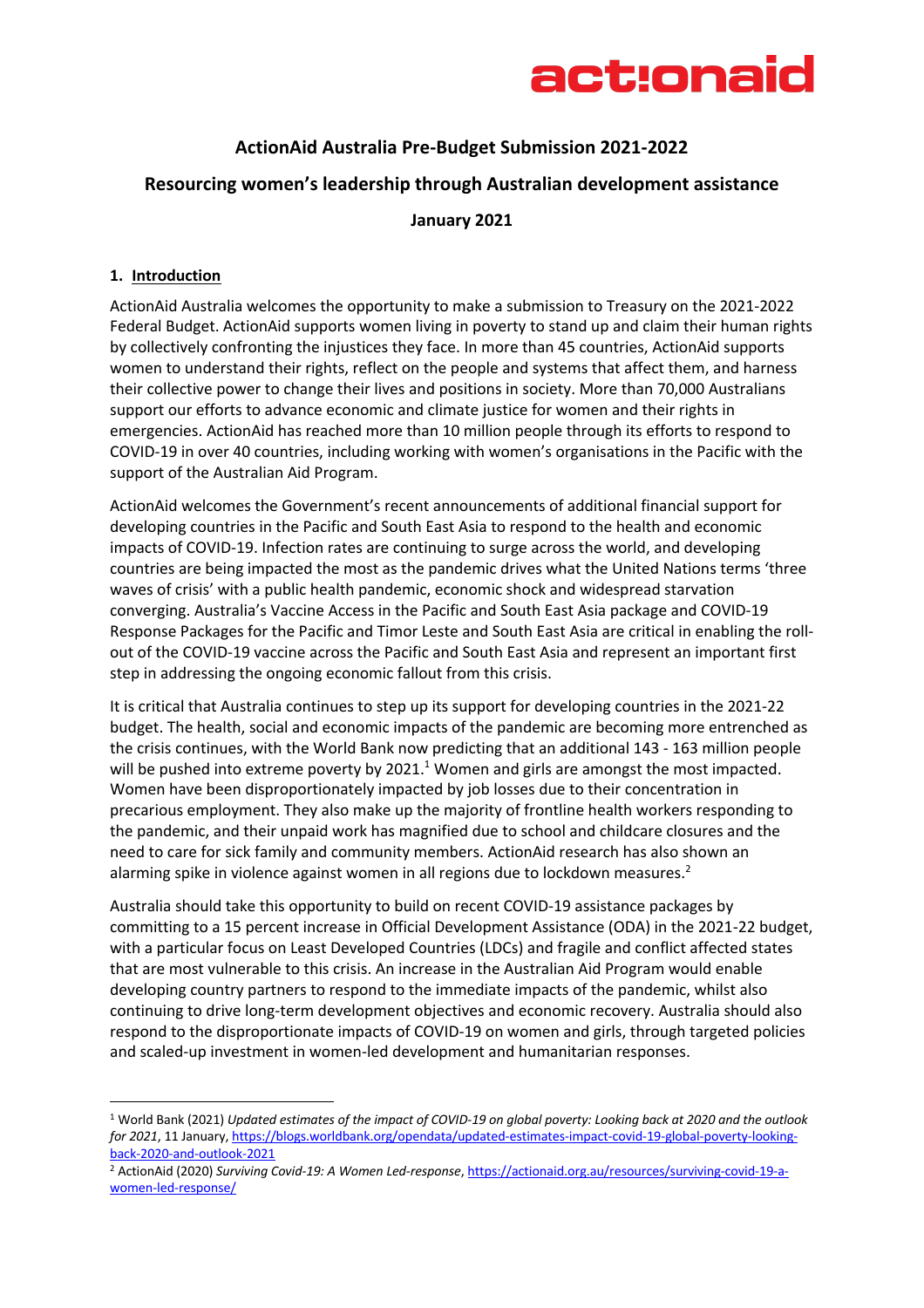| <b>Recommendations</b>                                                                           |                                                                                                                                                                                                                                                                                                                                                                                                                                                                                                                                                                                                                                                                                                                                                                                                   |  |
|--------------------------------------------------------------------------------------------------|---------------------------------------------------------------------------------------------------------------------------------------------------------------------------------------------------------------------------------------------------------------------------------------------------------------------------------------------------------------------------------------------------------------------------------------------------------------------------------------------------------------------------------------------------------------------------------------------------------------------------------------------------------------------------------------------------------------------------------------------------------------------------------------------------|--|
| <b>Increase</b><br><b>Australian ODA</b>                                                         | Recommendation 1: The Government should commit to a 15 percent<br>increase in ODA, bringing the 2021-22 ODA budget to approximately \$5<br>billion. In addition, the Government should establish a clear timetable to<br>increase ODA to at least 0.7 percent of GNI over the next 5 years to meet its<br>global obligations under the SDGs and ensure adequate resources are<br>available to enable developing countries to reduce poverty and facilitate<br>sustainable development.<br>The Government should target its ODA investments where there is<br>I.<br>greatest need by allocating half of ODA investments to LDCs,<br>including re-instating and increasing the portion of ODA to Africa,<br>where 90 percent of people living in extreme poverty are expected<br>to reside by 2030. |  |
|                                                                                                  | Recommendation 2: In light of rising debt distress in developing countries<br>resulting from COVID-19 and the accompanying global economic recession,<br>the Government should cease the use of loans (commercial or concessional)<br>in its development assistance, including through the Australian<br>Infrastructure Financing Facility for the Pacific.                                                                                                                                                                                                                                                                                                                                                                                                                                       |  |
| Commit<br>resources for<br>gender equality<br>initiatives and<br>women's rights<br>organisations | Recommendation 3: In order to identify the gendered impacts of budget<br>investments and track funding for gender equality initiatives, the<br>Government should return to publishing a gender responsive budget across<br>all portfolios for the 2021-22 Budget.                                                                                                                                                                                                                                                                                                                                                                                                                                                                                                                                 |  |
|                                                                                                  | Recommendation 4: Gender equality investments should remain central to<br>Australia's ODA, with 30 percent of all new investments having gender<br>equality as their primary objective and 85 percent having gender equality<br>as their primary or secondary objective.                                                                                                                                                                                                                                                                                                                                                                                                                                                                                                                          |  |
|                                                                                                  | Recommendation 5: The Government should commit to directing 5 percent<br>of all ODA, including COVID-19 investments, to frontline women's rights<br>organisations in order to address the gendered impacts of the pandemic<br>and ensure that aid investments are gender responsive.                                                                                                                                                                                                                                                                                                                                                                                                                                                                                                              |  |
|                                                                                                  | Recommendation 6: The Government should respond to the alarming rise in<br>gender-based violence globally by committing \$100m in ODA funding<br>towards locally led violence against women services.                                                                                                                                                                                                                                                                                                                                                                                                                                                                                                                                                                                             |  |
|                                                                                                  | Recommendation 7: The Government should commit a minimum of \$304m<br>over 8 years for Pacific Women Lead in order to build on the momentum<br>established by Pacific Women and ensure that gender responsive COVID-19<br>response and recovery can continue into the future.                                                                                                                                                                                                                                                                                                                                                                                                                                                                                                                     |  |
|                                                                                                  | The Government should allocate 20 percent of funding from Pacific<br>I.<br>Women Lead to local and national feminist organisations,<br>movement strengthening and research.                                                                                                                                                                                                                                                                                                                                                                                                                                                                                                                                                                                                                       |  |
|                                                                                                  | Recommendation 8: Under the Partnerships for Recovery strategy, Australia<br>should fund targeted initiatives that drive catalytic employment and<br>livelihood initiatives for women working in industries most impacted by<br>COVID-19.                                                                                                                                                                                                                                                                                                                                                                                                                                                                                                                                                         |  |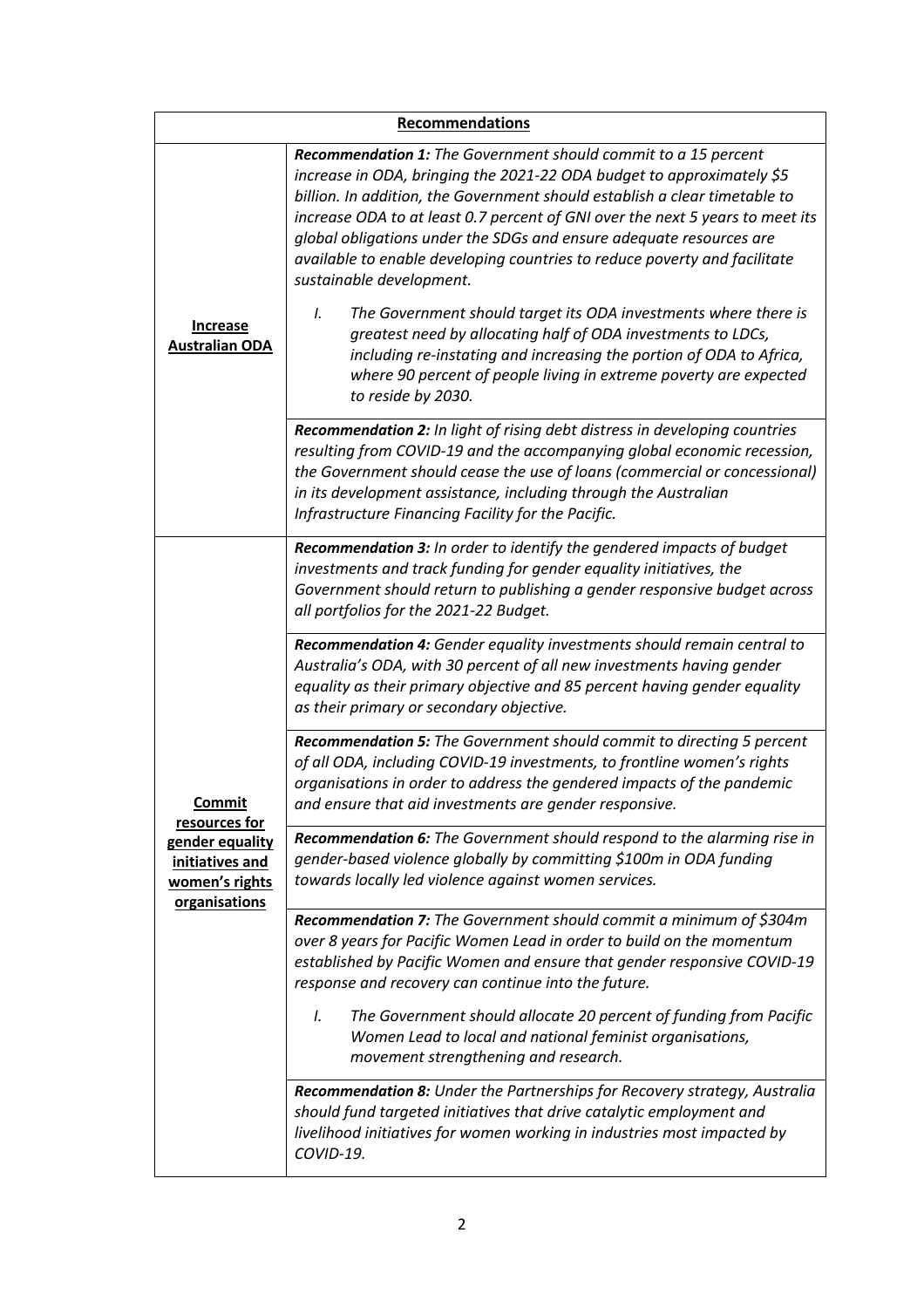| <b>Prioritise</b><br>funding for<br>fragile and<br>conflict affected<br>states                                                  | <b>Recommendation 9:</b> Australia should prioritise resourcing for the Women,<br>Peace and Security Agenda by committing adequate funding towards the<br>release and implementation of the Second National Action Plan on Women<br>Peace and Security including targeted funding for bilateral partners and<br>civil society.        |
|---------------------------------------------------------------------------------------------------------------------------------|---------------------------------------------------------------------------------------------------------------------------------------------------------------------------------------------------------------------------------------------------------------------------------------------------------------------------------------|
|                                                                                                                                 | Recommendation 10: Australia should prioritise support for fragile and<br>conflict affected States, including by reinstating funding cuts to<br>Afghanistan and the United Nations Relief and Works Agency for Palestine<br>Refugees in the Near East (UNRWA).                                                                        |
| <b>Strengthen</b><br>Australia's<br>response to<br>climate change<br>and expand<br><b>Climate Finance</b><br><b>Commitments</b> | Recommendation 11: The Government must provide adequate resourcing in<br>the 2021-22 budget to enable the realisation of ambitious carbon emission<br>reduction targets of 45 percent by 2030 and zero by 2050.                                                                                                                       |
|                                                                                                                                 | Recommendation 12: Australia should contribute its fair share of<br>international climate finance and re-commit funding to the Green Climate<br>Fund.                                                                                                                                                                                 |
|                                                                                                                                 | Recommendation 13: The Government should commit to resourcing<br>women's organisations to participate in climate change policy and decision<br>making, including the development of national climate change adaptation<br>plans, bringing their localised knowledge and ensuring more gender-<br>inclusive and responsive approaches. |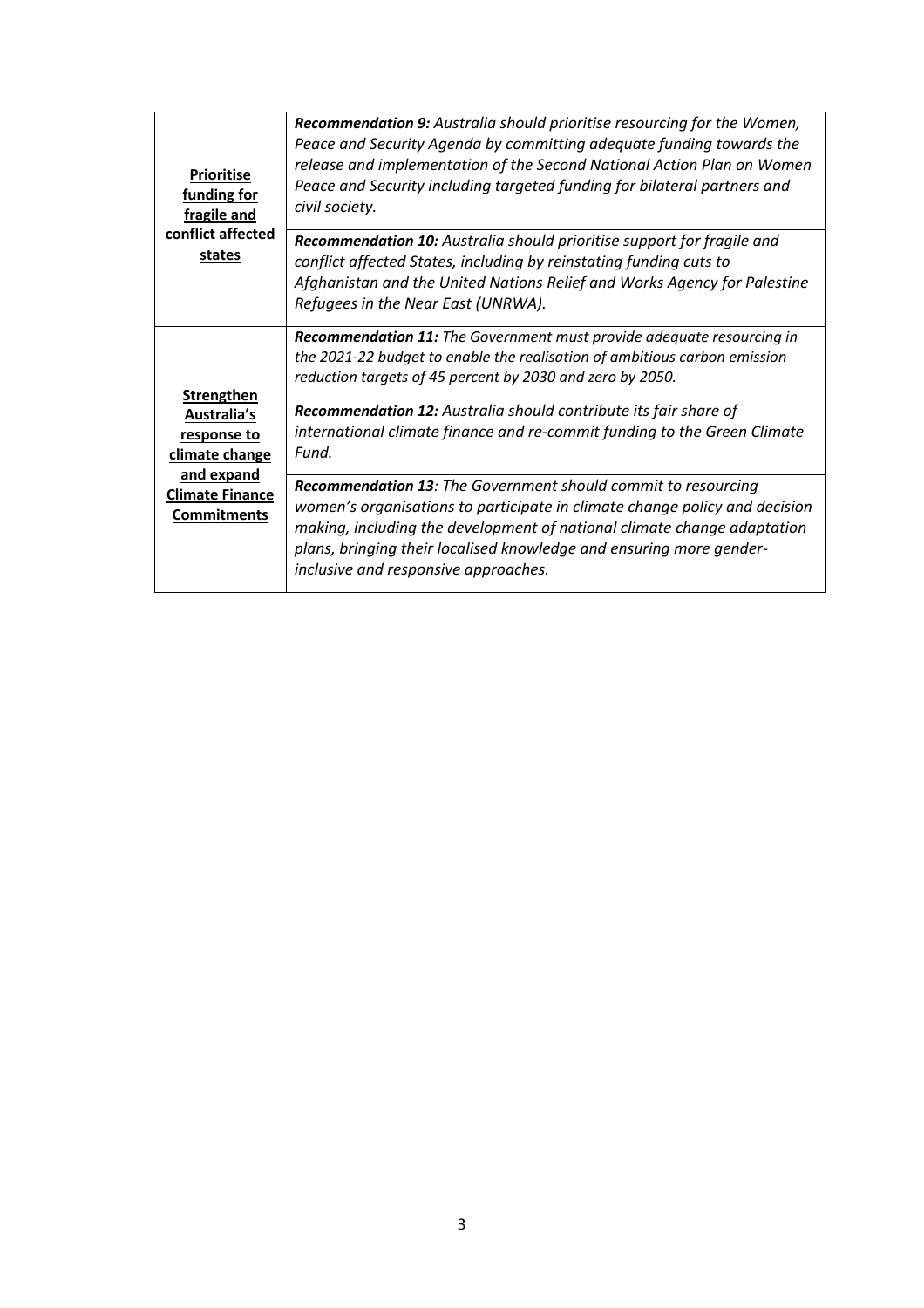#### **2. Develop a clear pathway to increase Australian ODA to 0.7 percent of GNI over five years**

ActionAid applauds the approximately \$1.1 billion over four years in COVID-19 funding that was announced in addition to the 2020-21 aid budget. This resourcing has been a crucial first step in Australia's international response to the pandemic, bringing the total 2020-21 aid budget to approximately \$4.4 billion – a 9 percent increase from 2019-20. This additional aid funding has been critical in supporting developing countries to respond to this crisis, including by supporting vaccine access and critical economic recovery initiatives. However, with the health and economic impacts of this crisis protracting, many governments continue to lack adequate resources to fund healthcare, social protection and other critical public services. In this context, ActionAid urges the Government to take this opportunity to build on its recent COVID-19 response packages by committing to an additional 15 percent increase in ODA, bringing the 2021-22 ODA budget to approximately \$5 billion.

The Government should also establish a clear pathway to increase ODA to at least 0.7 percent of GNI over the next five years, with half of this aid allocated to the poorest LDCs.<sup>3</sup> ActionAid is extremely concerned by the significant funding cuts to Afghanistan (35 percent reduction), the Middle East and North Africa (a 61 percent reduction) and Sub-Saharan Africa (a 48 percent reduction) in the 2020-21 aid budget. As of 2020, 46 countries were classified as LDCs by the UN ECOSOC's Committee for Development – 33 of these are in the African region, with 8 in Asia and 4 in the Pacific. The 2019 SDG Progress Report has also identified that by 2030, 90 percent of all people living in extreme poverty would be living in sub-Saharan Africa. The Government's focus on the Pacific and Southeast Asia is justified as our nearest neighbours. However, given the significant risks to LDCs as a result of intersecting health, economic and climate crises, including across the African continent, Australia also has a responsibility to ensure that countries most in need are not left behind.

In the absence of adequate levels of ODA, developing countries have been forced to take on additional loans in order to access the resources needed to respond to the pandemic. This is fuelling an already growing debt crisis, as debt service payments expand and governments are forced to divert more resources away from COVID-19 responses.4 In recent years, Australia has administered two loans to Papua New Guinea (in 2019 and 2020) and one to Indonesia (in 2020), as well as launching the Australian Infrastructure Financing Facility for the Pacific (in July 2019).<sup>5</sup> Australia's use of loans risks heightening debt distress at a time when developing countries are already grappling with the concurrent crises of COVID-19, the economic recession, and climate change. In this context, ActionAid also encourages the Government to cease its use of bilateral loans. As a wealthy nation that ranks eighth in UNDP's Human Development Index,<sup>6</sup> Australia has both the capacity and the moral obligation to respond to developing countries' growing need for resources by stepping up its ODA contributions rather than relying on loans.

*Recommendation 1: The Government should commit to a 15 percent increase in ODA, bringing the 2021-22 ODA budget to approximately \$5 billion. In addition, the Government should establish a clear timetable to increase ODA to at least 0.7 percent of GNI over the next 5 years to meet its global obligations under the SDGs and ensure adequate resources are available to enable developing countries to reduce poverty and facilitate sustainable development.*

*I. The Government should target its ODA investments where there is greatest need by allocating half of ODA investments to LDCs, including re-instating and increasing the portion* 

<sup>4</sup> ActionAid (2020) *Who Cares for the Future: Financing Gender-Responsive Public Services*. Available

<sup>3</sup> SDG Target 17.2, https://unstats.un.org/sdgs/metadata/?Text=&Goal=17&Target=17.2

at https://actionaid.org/publications/2020/who-cares-future-finance-gender-responsive-public-services 5 The Australian Government has administered two loans to Papua New Guinea (US\$ 300m in 2019 and US\$ 100m in 2020)

and one loan to Indonesia of AU\$ 1.5b. The Government is also continuing to administer loans through the *Australian Infrastructure Financing Facility for the Pacific.* 

<sup>6</sup> UNDP (2020) *2020 Human Development Index*, http://hdr.undp.org/en/countries/profiles/AUS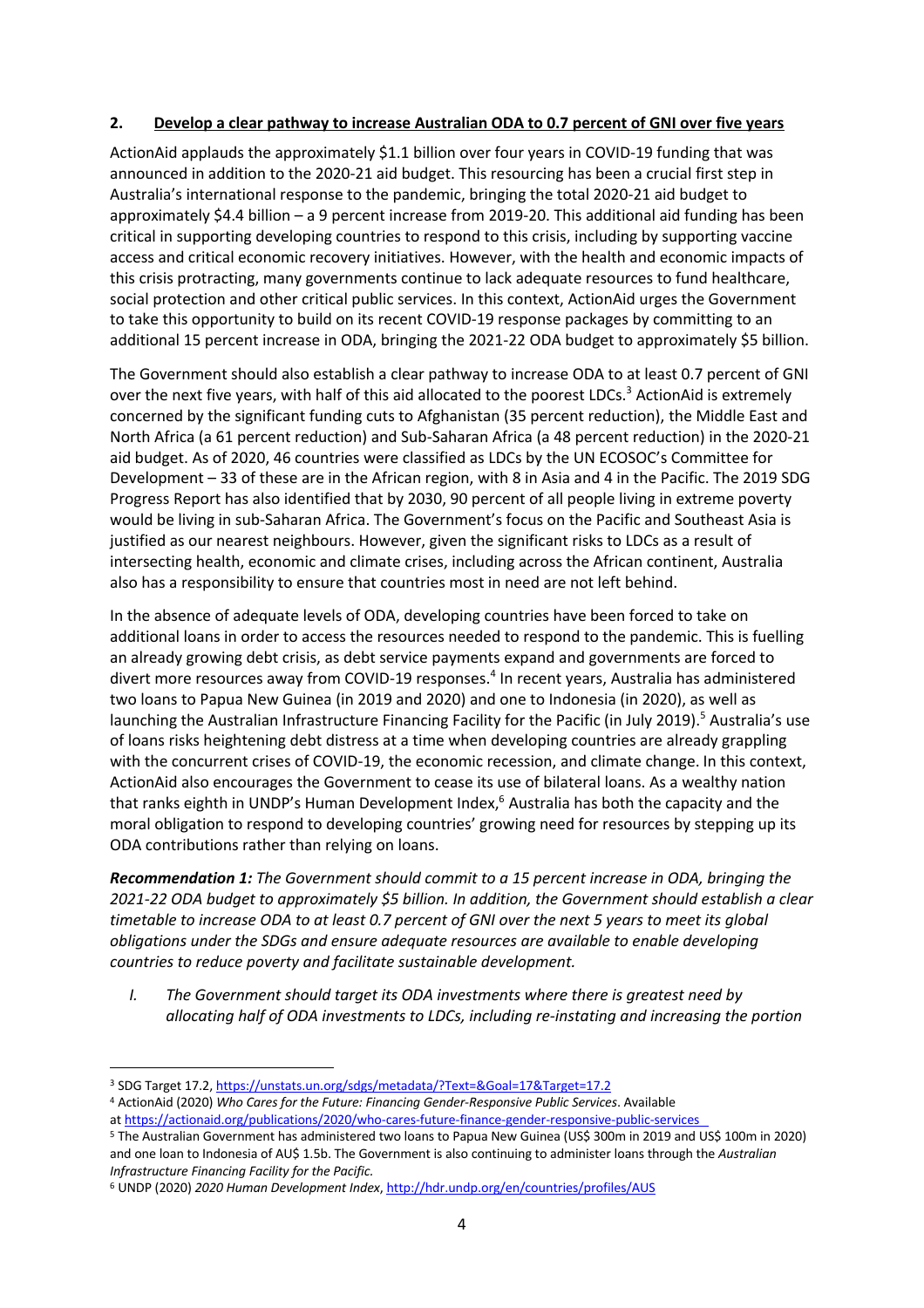*of ODA to Africa, where 90 percent of people living in extreme poverty are expected to reside by 2030.*

*Recommendation 2: In light of rising debt distress in developing countries resulting from COVID-19 and the accompanying global economic recession, the Government should cease the use of loans (commercial or concessional) in its development assistance, including through the Australian Infrastructure Financing Facility for the Pacific.* 

# **3. Prioritise gender equality in ODA, including COVID-19 investments**

Australia has a strong record of advancing gender equality internationally and has historically been a global leader in gender responsive budgeting. The Department of Foreign Affairs and Trade's (DFAT) *Gender Equality and Women's Empowerment Strategy* has committed to advancing equality and economic empowerment for women across all aspects of Australia's foreign policy. Supporting the empowerment of women and girls is a cornerstone of Australia's engagement in our region, and DFAT has up until recently been committed to a target of ensuring 80 percent of all investment in the aid program "effectively address gender issues in their implementation."<sup>7</sup> However, this target has effectively been removed under the *Partnerships for Recovery* strategy. 8

Given the disproportionate impacts that COVID-19 is having on women and girls, in addition to persistent gender inequality, it is crucial that the Government not only maintains its focus on gender equality but takes steps to build on recent progress in mainstreaming gender equality into aid investments. Gender responsive budget targets are critical in this process, and to be most effective the Government should adopt a twin-track approach that invests in stand-alone programming that has gender equality as its central objective, as well as mainstreaming gender equality outcomes across all other investments.

ActionAid urges the Government to ensure that 30 percent of all new ODA investments have gender equality as their primary objective and 85 percent have gender equality as their primary or secondary objectives. It is crucial that gender is not assumed under a broad category of social inclusion. Targeted efforts to address harmful gender norms and discrimination are essential for progress in poverty eradication and sustainable development as well as responding to the gendered impacts of COVID-19 and intersecting crises.

*Recommendation 3: In order to identify the gendered impacts of budget investments and track funding for gender equality initiatives, the Government should return to publishing a gender responsive budget across all portfolios for the 2021-22 Budget.*

*Recommendation 4: Gender equality investments should remain central to Australia's ODA, with 30 percent of all new investments having gender equality as their primary objective and 85 percent having gender equality as their primary or secondary objective.*

# **3.1. Commit 5 percent of ODA to local women's rights organisations**

Women's rights organisations are critical for the development of gender-responsive, inclusive and effective development initiatives and humanitarian responses. These organisations have strong community networks that have a detailed understanding of the local context, including of power dynamics within local communities, which is vital in the delivery of successful development initiatives. For example, it is widely recognised that the sustained advocacy of feminist organisations has been the most important contributor to new laws, policies and programs to tackle violence

<sup>7</sup> DFAT (2016), *Gender Equality and Women's Empowerment Strategy,* http://dfat.gov.au/aboutus/publications/documents/gender-equality-and-womens-empowerment-strategy.pdf

<sup>8</sup> Commonwealth of Australia (2020) *Proof Committee: Senate Estimates - Foreign Affairs, Defence and Trade Legislation Committee, Estimates (Public) 29 October*, p. 60-61. Available at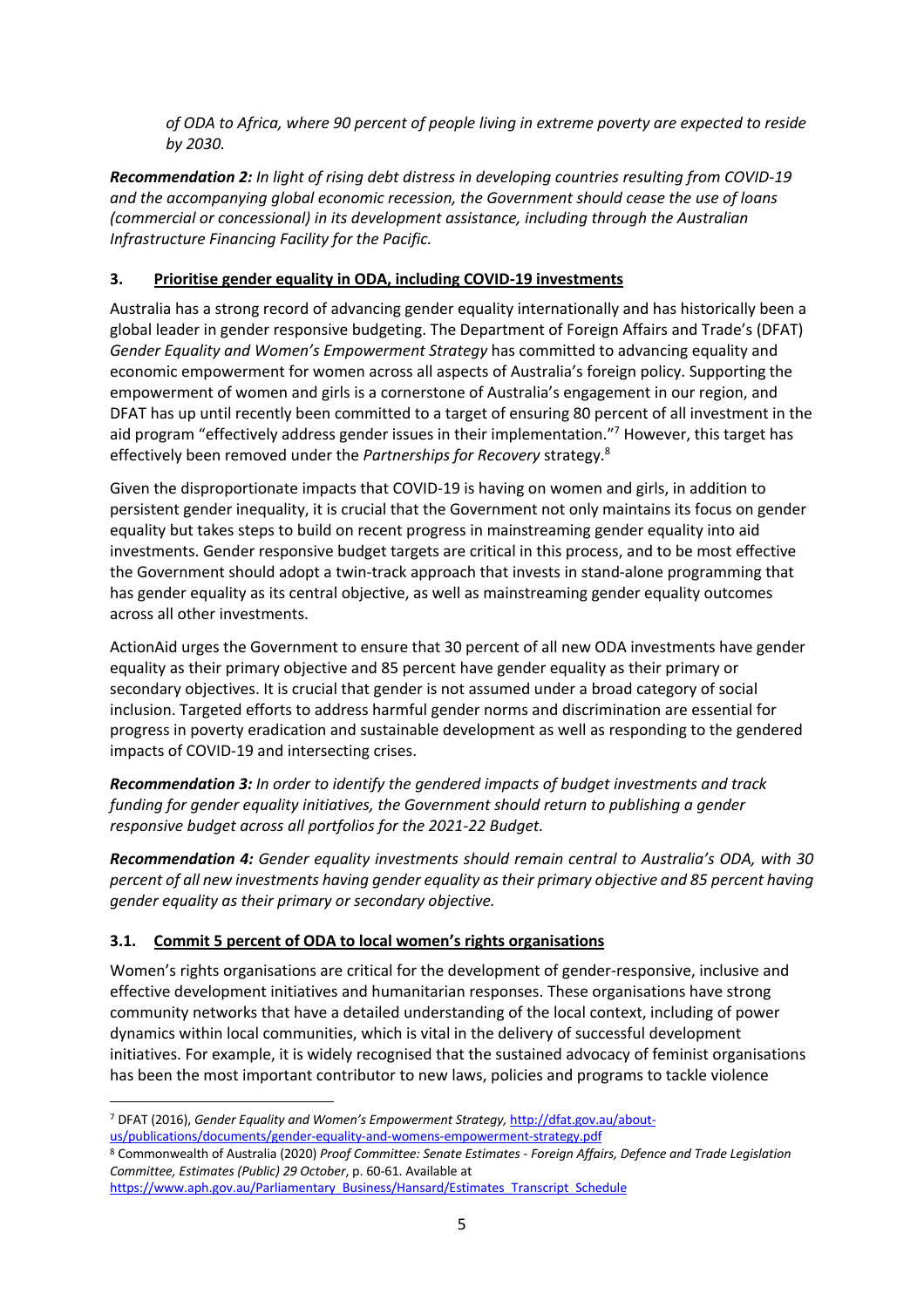against women globally. Despite this, women's rights organisations receive just 36 cents for every \$100 of ODA worldwide.<sup>9</sup> In the Pacific, less than 1 percent of grant funding is directed to Pacific Women's Organisations.10

It is crucial that the Australia continues to commit funding to women's rights organisations, to ensure that aid investments address the specific needs of women in partner countries. Australia is performing above the OECD average in this area – coming in at 11th for its funding to women's equality institutions and organisations.<sup>11</sup> However, this represents just 0.95 percent of ODA for 2017-18 – a reduction from 1.24 percent in 2016-17.<sup>12</sup> The Government has a significant opportunity to match its policy leadership on gender equality with financial leadership by increasing Australia's contribution to 5 percent of ODA, including for any additional COVID-19 investments.

*Recommendation 5: The Government should commit to directing 5 percent of all ODA, including COVID-19 investments, to frontline women's rights organisations in order to address the gendered impacts of the pandemic and ensure that aid investments are gender responsive.*

# **3.2. Provide \$100m in funding for violence against women services**

There has been an alarming increase in violence against women in the wake of the pandemic, with all countries experiencing lockdown measures reporting increases in gender-based violence. ActionAid research in six countries across all regions found that gender-based violence increased in all countries, including by 59 percent in Italy, 700 percent in the Gaza Strip and 983 percent in Bangladesh.<sup>13</sup> Many women have been unable to access the support they need because services are underfunded and overwhelmed, lockdown rules have made accessing support services more difficult, or simply because these services do not exist. For example, in Uganda, support services for women experiencing violence have been forced to close due to lockdown rules, despite caseloads doubling in March and April.<sup>14</sup> Resources are urgently needed to respond to the rise in gender-based violence, so that support services can expand to meet increasing need and new services can be developed to reach those impacted by physical distancing rules.

*Recommendation 6: The Government should respond to the alarming rise in gender-based violence globally by committing \$100m in ODA funding towards locally led violence against women services.*

#### **3.3. Commit a minimum of \$304m in funding for** *Pacific Women Lead*

Australia has played a strong role in fostering women's leadership in the Pacific region, including through its flagship program *Pacific Women Shaping Pacific Development* (\$320m over the 10 years from 2012-2021). As *Pacific Women* comes to a close, ActionAid welcomes DFAT's confirmation at Senate Estimates in October 2020 that it intended to develop a new initiative (working title: *Pacific Women Lead*) that would build on the successes of *Pacific Women,* with a commensurate funding

<sup>9</sup> ActionAid Australia et al (2020) *A Feminist Foreign Policy for Australia: Joint submission to the 2020 Review of Australia's International Development Cooperation Policy*,

https://acfid.asn.au/sites/site.acfid/files/20200214%20joint%20submission%20feminist%20foreign%20principles%20to%20 aid%20development%20policy%20review.pdf

<sup>10</sup> Fiji Women's Fund and the Urgent Action Fund, Asia and Pacific (2020) *Where is the money for women and girls in the Pacific: Mapping funding gaps, opportunities and trends*, https://fijiwomensfund.org/wp-content/uploads/2020/02/Fullreport-UAF-FWF-14Feb2020.pdf

<sup>11</sup> ActionAid calculation of funding to women's equality institutions and organisations as a percentage of total ODA. Data taken from OECD (2020) *Aid in Support of Gender Equality and Women's Empowerment: Donor Charts*. Available at: http://www.oecd.org/development/financing-sustainable-development/development-finance-topics/Aid-to-genderequality-donor-charts-2020.pdf

<sup>12</sup> Ibid

<sup>13</sup> ActionAid (2020) *Surviving Covid-19: A Women Led-response*, https://actionaid.org.au/resources/surviving-covid-19-awomen-led-response/

 $14$  Ibid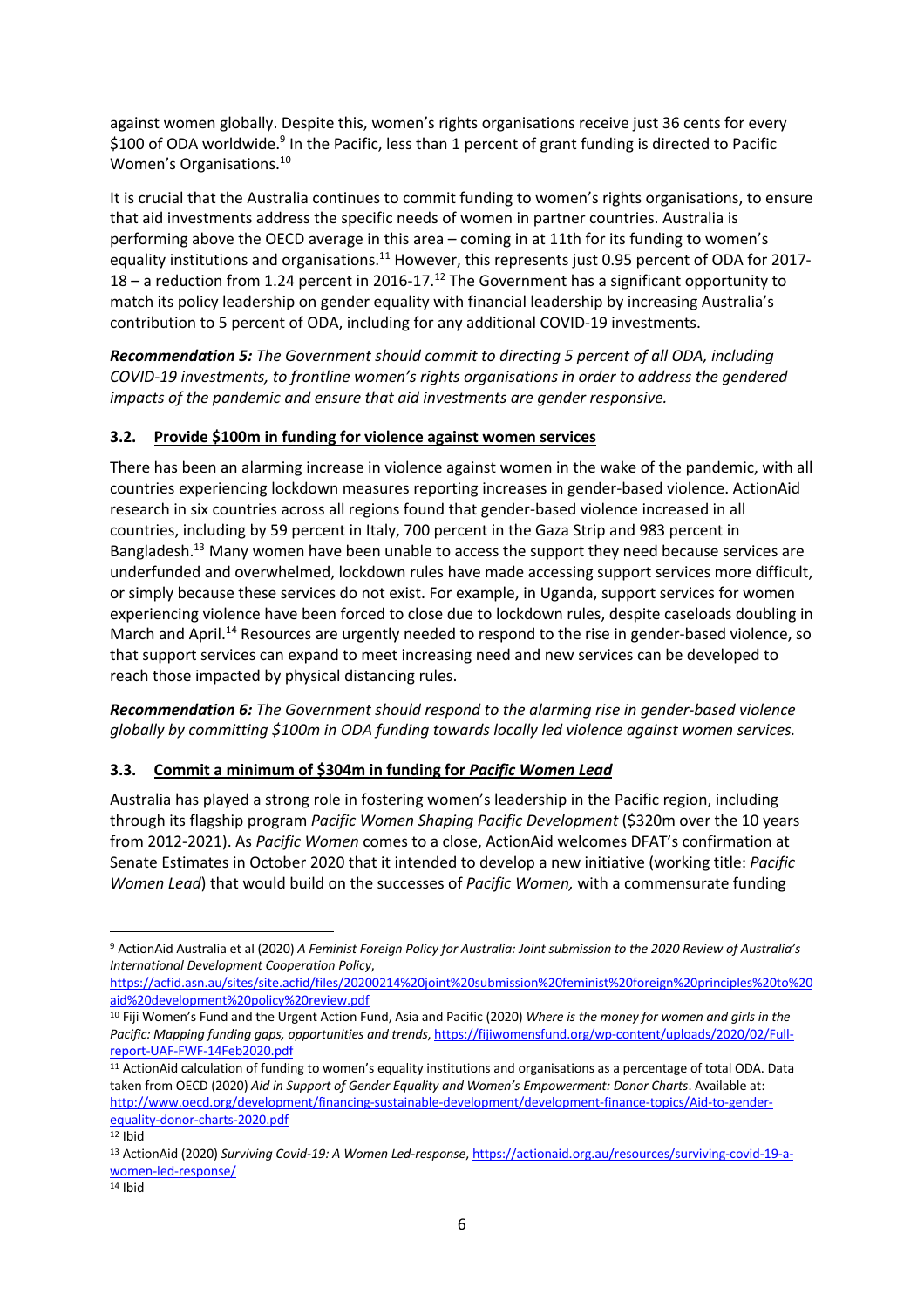allocation.<sup>15</sup> DFAT has tasked a design team to develop a high-level framework design, with the intention that there will be a design and transition period throughout 2021 and *Pacific Women Lead* will commence in 2022. The program has an initial timeframe of 5 years, with the possibility of extension to 8 years.<sup>16</sup>

To fulfil this commitment the Government should commit a minimum of \$304m over 8 years to *Pacific Women Lead*. This figure has been calculated based on the average annual expenditure for *Pacific Women,* plus an annual CPI increase of 1.5 percent. In addition, it includes a 10 percent loading to address the short and medium-term impacts of COVID-19 and to support women's leadership in COVID-19 response and recovery initiatives. The Government should also ensure that 20 percent of funding for *Pacific Women Lead* is allocated to feminist movement strengthening and research. The Pacific region continues to have the lowest rates of women's representation in leadership and some of the highest rates of violence against women in the world, it is critical that Australia continues to foster women's leadership and support women's rights organisations across the region.

*Recommendation 7: The Government should commit a minimum of \$304m over 8 years for Pacific Women Lead in order to build on the momentum established by Pacific Women and ensure that gender responsive COVID-19 response and recovery can continue into the future.* 

*I. The Government should allocate 20 percent of funding from Pacific Women Lead to local and national feminist organisations, movement strengthening and research.*

# **3.4. Commit resources for employment and livelihood recovery for women**

Women and girls are bearing the brunt of the devastating economic impacts of the pandemic due to their overrepresentation in insecure and precarious employment and the rise in their unpaid care responsibilities. An estimated one billion women workers in low paid and precarious employment have been left jobless in this crisis.<sup>17</sup> Women who sell products at markets or as street vendors have lost their daily wage due to lockdown and physical distancing restrictions. Women garment workers have also been hit by the economic downturn, with major international brands cancelling and delaying orders, and supply chain disruptions limiting access to raw materials. A new report by the Clean Clothes Campaign has found that between March and May 2020 South and Southeast Asian garment workers<sup>18</sup> received an average of 38 percent less than their regular income, with lost wages estimated to be between US\$3.19 and US\$ 5.79 billion.<sup>19</sup> This has been coupled with a significant increase in unpaid care, due to the closure of childcare and schools and the increased need to care for sick family and community members.<sup>20</sup> Without access to social protection, women workers who face a loss of, or reduction in, income are being pushed further into poverty, hunger and insecurity. With the economic impacts of this pandemic likely to continue in the medium term, it is critical that

https://parlinfo.aph.gov.au/parlInfo/download/committees/estimate/1e5f28eb-99da-4e69-806e-

<sup>18</sup> Excluding China

<sup>15</sup> Commonwealth of Australia (2020) *Proof Committee Hansard: Senate Foreign Affairs, Defence and Trade Legislation Committee, Estimates (Public) Thursday 29 October 2020. Available at:*

a3065d3c8634/toc\_pdf/Foreign%20Affairs,%20Defence%20and%20Trade%20Legislation%20Committee\_2020\_10\_29\_826 8.pdf;fileType=application%2Fpdf#search=%22committees/estimate/1e5f28eb-99da-4e69-806e-a3065d3c8634/0000%22 <sup>16</sup> DFAT (2020) *Pacific Women Lead Design – FAQs*, 22 December 2020. https://pacificwomen.org/news/pacific-womenlead-design-faqs/

<sup>17</sup> ILO estimate: 1.6bn informal workers face destitution by year end and another 300 million formal jobs will be lost by the end of the year. Women comprise 60% of the informal sector globally so we can estimate that almost a billion low-paid women workers face destitution.

<sup>19</sup> Clean Clothes Campaign (2020) *Un(der)paid in the pandemic: An estimate of what the garment industry owes its workers*, https://cleanclothes.org/news/2020/garment-workers-on-poverty-pay-are-left-without-billions-of-their-wages-duringpandemic

<sup>20</sup> ILO (2020) *The supply chain ripple effect: How COVID-19 is affecting garment workers and factories in Asia and the Pacific*, https://www.ilo.org/wcmsp5/groups/public/---asia/---ro-bangkok/documents/briefingnote/wcms\_758626.pdf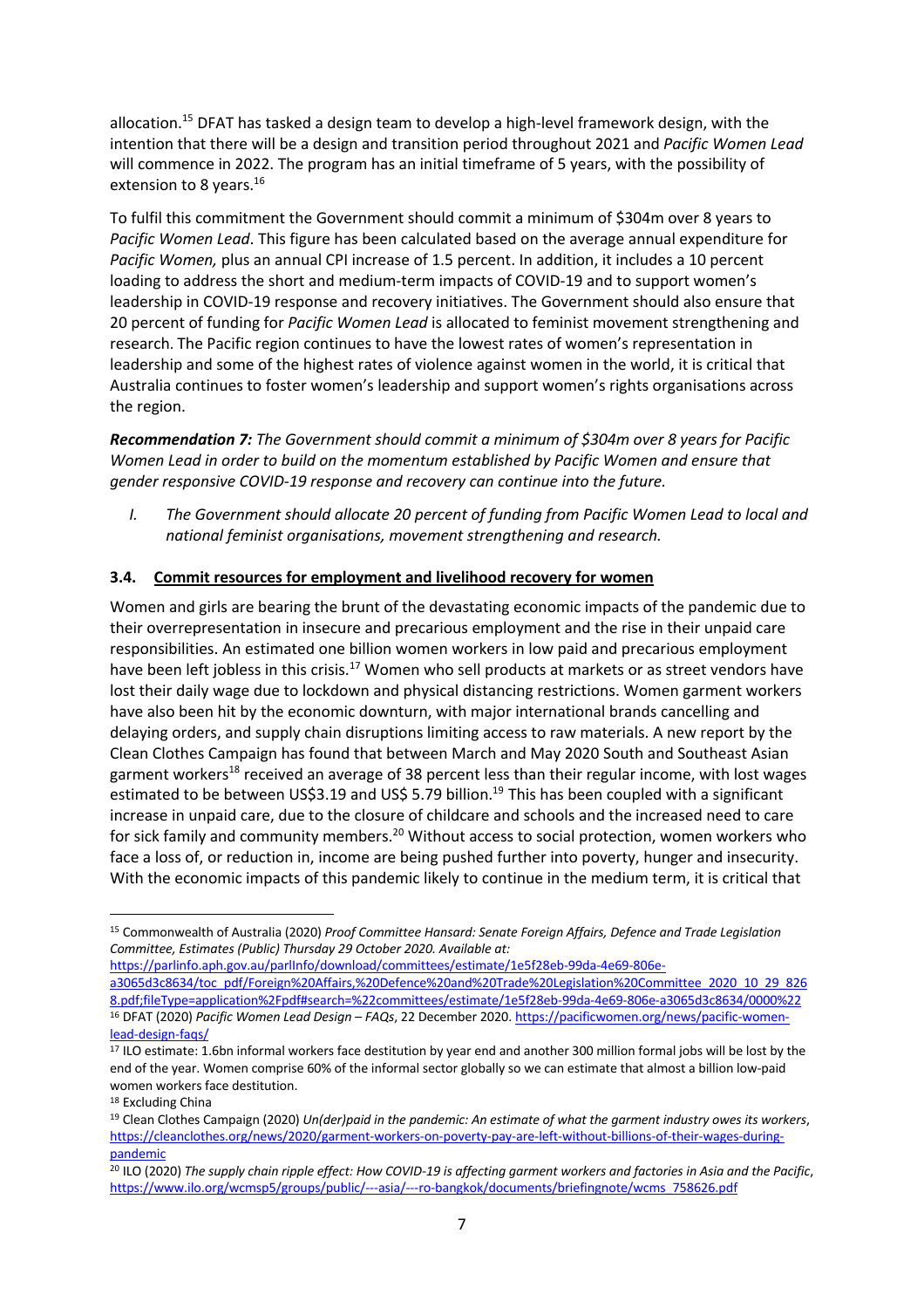wealthy Governments like Australia target resources towards employment and livelihood recovery initiatives for women workers.

*Recommendation 8: Under the Partnerships for Recovery strategy, Australia should fund targeted initiatives that drive catalytic employment and livelihood initiatives for women working in industries most impacted by COVID-19.*

### **4. Expand support for fragile and conflict affected States, including by resourcing the Women, Peace and Security agenda**

The 2020-21 Budget included a \$3.5 billion increase to the defence budget. This followed the release of the Government's *2020 Defence Strategic Update*, <sup>21</sup> which committed \$575 billion in defence funding over the next decade in response to a "post-COVID world that is poorer, more dangerous and more disorderly."<sup>22</sup> In contrast to record spending on defence, the Government did not signal any investment in Women, Peace and Security (WPS) at a time when the threat of conflict and insecurity to the achievement of gender equality and sustainable development is growing. This oversight was compounded by cuts in the aid budget to Afghanistan (35 percent reduction), the Middle East and North Africa (61 percent reduction) and Sub-Saharan Africa (48 percent reduction) which are all facing severe insecurity and conflict, and where women's rights are under threat.<sup>23</sup> There was also a 50 percent reduction in funding for the United Nations Relief and Works Agency for Palestine Refugees in the Near East (UNRWA).

# **4.1. Commit resources for a robust 2nd National Action Plan on Women, Peace and Security**

ActionAid is concerned about the Government's decision to cut aid funding to fragile and conflict affected states, given their increased vulnerability to COVID-19 and the risk that the health and economic fallout from the pandemic could worsen insecurity and conflict and derail fragile peace processes.24 Use of force in conflict resolution has also been found to create and perpetuate cycles of violence, meaning that any escalation in violence poses significant risks to women and girls.<sup>25</sup> In this context, it is particularly concerning that the Government has also stalled progress on the 2nd National Action Plan on Women, Peace and Security, which was scheduled for release in 2019. Two decades since the WPS agenda first begun and with growing global insecurity, now is the time for the Government to be showing international leadership on the WPS agenda, by resourcing a robust 2nd National Action Plan on Women, Peace and Security. This should include targeted funding for bilateral partners and civil society to advance WPS commitments, alongside domestic initiatives.

*Recommendation 9: Australia should prioritise resourcing for the Women, Peace and Security Agenda by committing adequate funding towards the release and implementation of the Second National Action Plan on Women Peace and Security including targeted funding for bilateral partners and civil society.*

<sup>21</sup> Department of Defence (2020) *2020 Defence Strategic Update, https://www.defence.gov.au/StrategicUpdate-2020/docs/2020\_Defence\_Strategic\_Update.pdf*

<sup>22</sup> Macmillan, J and Greene, A (2020) *Australia to spend \$270b building larger military to prepare for 'poorer, more dangerous' world and rise of China*, ABC News, 30 June, https://www.abc.net.au/news/2020-06-30/australia-unveils-10 year-defence-strategy/12408232

<sup>23</sup> UNDP (2019) *Human Development Report 2019*, pp, 312-319, http://hdr.undp.org/en/composite/GII

<sup>24</sup> United Nations Security Council (2020) *Press release: Weakest, Most Fragile States Will Be Those Worst Affected by COVID-19 in Medium, Long Term, Humanitarian Chief Tells Security Council*, SC/14296, 9 September, https://www.un.org/press/en/2020/sc14296.doc.htm

<sup>25</sup> UN Women (2015) *Global Study on the Implementation of United Nations Security Council resolution 1325*, https://wps.unwomen.org/pdf/en/GlobalStudy\_EN\_Web.pdf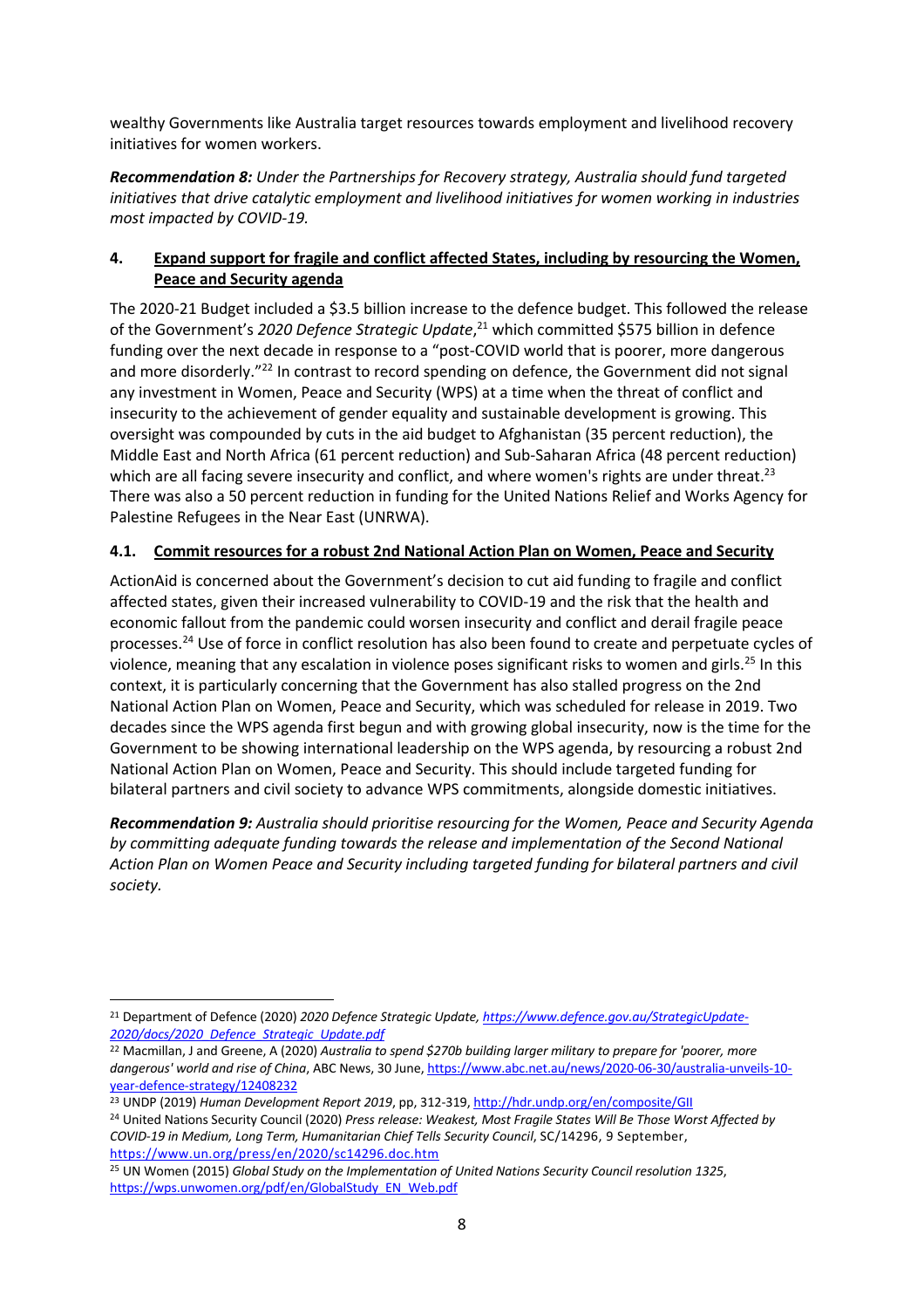#### **4.2. Reinstate the funding cuts to Afghanistan and UNRWA**

ActionAid also calls on the Government to reinstate the funding cuts to Afghanistan and UNRWA in the 2021-22 Budget. Afghanistan is currently facing intersecting humanitarian crises as it deals with the COVID-19 pandemic, which is estimated to have infected 10 million people on top of decades of conflict and high levels of poverty and insecurity.<sup>26</sup> With the economy contracting in 2020, economic and rural development gains are at risk, as hunger and poverty rise. The World Bank has estimated that poverty across Afghanistan could increase from a baseline of 54.5 percent to up to 72 percent.<sup>27</sup> The World Food Programme has estimated that an additional 5 million people could be pushed into severe food insecurity as a result of the pandemic, bringing the total number of people across the country experiencing food shortages to 17 million.<sup>28</sup> In this context, the Government's decision to reduce aid funding to Afghanistan from \$82.1m to \$53.6m in the 2020-21 Budget is extremely concerning.

The pandemic also comes at a critical juncture in the Afghan peace process and COVID-19 restrictions pose new challenges to women's participation in this process and to the progression of the Women, Peace and Security Agenda across the country.<sup>29</sup> Research by UN Women has demonstrated that women's participation in peace processes results in more successful peace agreements that include better outcomes for women:

*"When women are at the negotiating table, peace agreements are more likely to last 15 years or longer. And yet, as of 2019, peace agreements with gender equality provisions increased from 14 per cent in 1995 to only 22 per cent. On average, women were 13 per cent of negotiators, 6 per cent of mediators, and 6 per cent of signatories in major peace processes between 1992 and 2019."30* 

Given the critical role that women play in fostering successful peace agreements, the need to support and progress the Women, Peace and Security agenda and ensure women's participation in ongoing peace processes in Afghanistan is particularly critical. In this context, ActionAid urges the Government to reinstate aid funding to Afghanistan that was cut in the 2020-2021 Budget, and to commit support to the Women, Peace and Security agenda in the country.

In Palestine, COVID-19 is devastating communities that are already experiencing, poverty, food and water insecurity and the daily trauma of conflict, resulting from the Israeli occupation. As of 21 January 2021, there have been over 173,000 cases of COVID-19 in Gaza and the West Bank, with 54 percent of active cases in the Gaza strip, overwhelming an already under-resourced Palestinian health care system. Prior to the emergence of the pandemic, Gaza was already facing "deteriorating basic hygiene, a lack of clean water, electricity shortages, debilitated sewage treatment facilities and a distinctively unprepared health-care system."<sup>31</sup> Restrictions on movement in response to surging COVID-19 case numbers have also worsened unemployment, food insecurity and poverty and UNCTAD have estimated that the pandemic could result in a  $7 - 35$  percent decline in GDP.<sup>32</sup> In addition, lockdown measures have had particular gendered impacts for Palestinian women and girls,

<sup>26</sup> Quilty, A (2020) *Afghanistan's unseen Covid crisis*, The Interpreter, 12 August, https://www.lowyinstitute.org/theinterpreter/afghanistan-s-unseen-covid-crisis

<sup>27</sup> Cancho, C and Pradhan, T (2020) *Mitigating the poverty implications of COVID-19 in Afghanistan*, World Bank Blogs, 16 August, https://blogs.worldbank.org/endpovertyinsouthasia/mitigating-poverty-implications-covid-19-afghanistan <sup>28</sup> Famer, B and Makoii, A (2020) *Food shortages in Afghanistan as coronavirus worsens country's humanitarian crisis*, The Telegraph, 13 October, https://www.telegraph.co.uk/global-health/science-and-disease/food-shortages-afghanistancoronavirus-worsens-countrys-humanitarian/

<sup>29</sup> Ibid

<sup>30</sup> UN Women (2020) *In Focus: Women, Peace, Power*, https://www.unwomen.org/en/news/in-focus/women-peacesecurity

<sup>31</sup> UNCTAD (2020) *Report on UNCTAD assistance to the Palestinian people: Developments in the economy of the Occupied Palestinian Territory***,** TD/B/67/5, 5 August, https://unctad.org/system/files/official-document/tdb67\_d5\_en.pdf <sup>32</sup> Ibid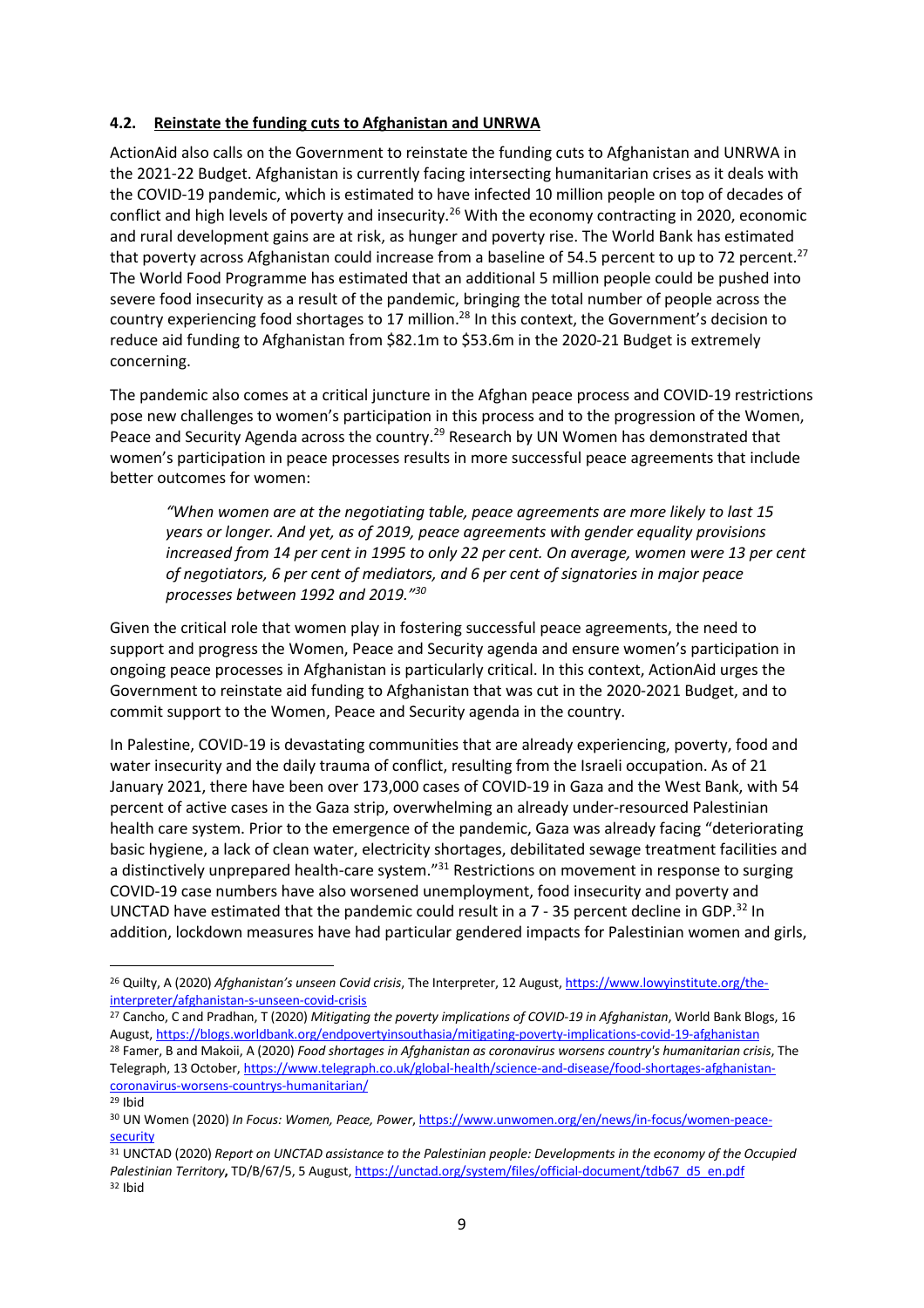who have experienced an increase in violence. One of ActionAid's partner organisations reported supporting 700 percent more survivors of gender-based violence through its counselling services between April-May 2020 than in the equivalent period in 2019.<sup>33</sup>

Recent reports that Israel is not providing Palestinians in Gaza and the West Bank with access to COVID-19 vaccines as a part of its vaccine program, despite its legal obligation to provide health services in occupied territories, are extremely concerning.<sup>34</sup> Additionally, given the declining humanitarian situation across the Occupied Palestinian Territories and with donor funding falling from 32 percent of GDP in 2008 to 3.5 percent of GDP in 2019,<sup>35</sup> it is also critical that Australia increase its financial support for Palestine. ActionAid understands that Australia committed \$1 million in funding for COVID-19 response initiatives on 21 January 2021.<sup>36</sup> This funding is welcome. However, in order to uphold its commitment to Palestinian refugees, particularly women and girls, and the ongoing peace processes the Government must reinstate funding cuts to UNWRA as well as increase its support for critical women's rights organisations to drive the peace and security agenda.

*Recommendation 10: Australia should prioritise support for fragile and conflict affected states, including by reinstating funding cuts to Afghanistan and the United Nations Relief and Works Agency for Palestine Refugees in the Near East (UNRWA).* 

#### **5. Increase resources for domestic and international responses to climate change**

Climate change poses catastrophic risks for people living in poverty around the world, with rising temperatures, more frequent and severe disasters, and worsening food insecurity likely to hit developing countries that are already experiencing high rates of poverty and inequality the hardest. Without significant international action to reduce emissions and finance mitigation and adaptation initiatives, climate change risks eroding hard-won gains in poverty reduction. In the Pacific, where many countries are among the most vulnerable to climate-related disaster risk, Governments and communities have consistently identified climate change as the biggest security threat to the region.<sup>37</sup>

In this context, it is critical that Australia provide adequate resourcing in the 2021-22 Budget to enable the realisation of ambitious carbon emission reduction targets of 45 percent by 2030 and zero by 2050. In addition to investing in robust domestic action to reduce emissions the Government must also commit its fair share in international climate finance to ensure developing countries can access necessary resources to respond to climate change. ActionAid welcomes the Prime Minister's commitment in December 2020 of \$1.5 billion in international climate finance between 2020-2025. However, it is critical that this funding is allocated in line with the priorities of Governments and communities in partner countries, including women's rights organisation. There is considerable need for greater investment and commitment to resourcing women's organisations to participate in climate change policy and decision-making, including development of national climate change adaptation plans, bringing their localised knowledge and ensuring more gender-inclusive and responsive approaches.

The Government must also ensure Australia contributes its fair share of international climate finance. In doing so, the Government should recommence contributions to the Green Climate Fund, which is

<sup>33</sup> ActionAid (2020) *Surviving Covid-19: A Women Led-response*, https://actionaid.org.au/resources/surviving-covid-19-awomen-led-response/<br><sup>34</sup> Human Rights Watch (2021) *Israel: Provide Vaccines to Occupied Palestinians*, 17 January,

https://www.hrw.org/news/2021/01/17/israel-provide-vaccines-occupied-palestinians

<sup>35</sup> UNCTAD (2020) *Report on UNCTAD assistance to the Palestinian people: Developments in the economy of the Occupied*  Palestinian Territory, TD/B/67/5, 5 August, p. 4, https://unctad.org/system/files/official-document/tdb67\_d5\_en.pdf <sup>36</sup> Towers, P (2021) Australian government gives \$1m Covid aid to Palestinian Authority, 25 January, Plus61J Media, https://plus61j.net.au/panel5/australian-government-donates-us1m-covid-aid-palestinian-authority/

<sup>37</sup> Pacific Islands Forum (2018) *Boe Declaration on Regional Security*, https://www.forumsec.org/boe-declaration-onregional-security/